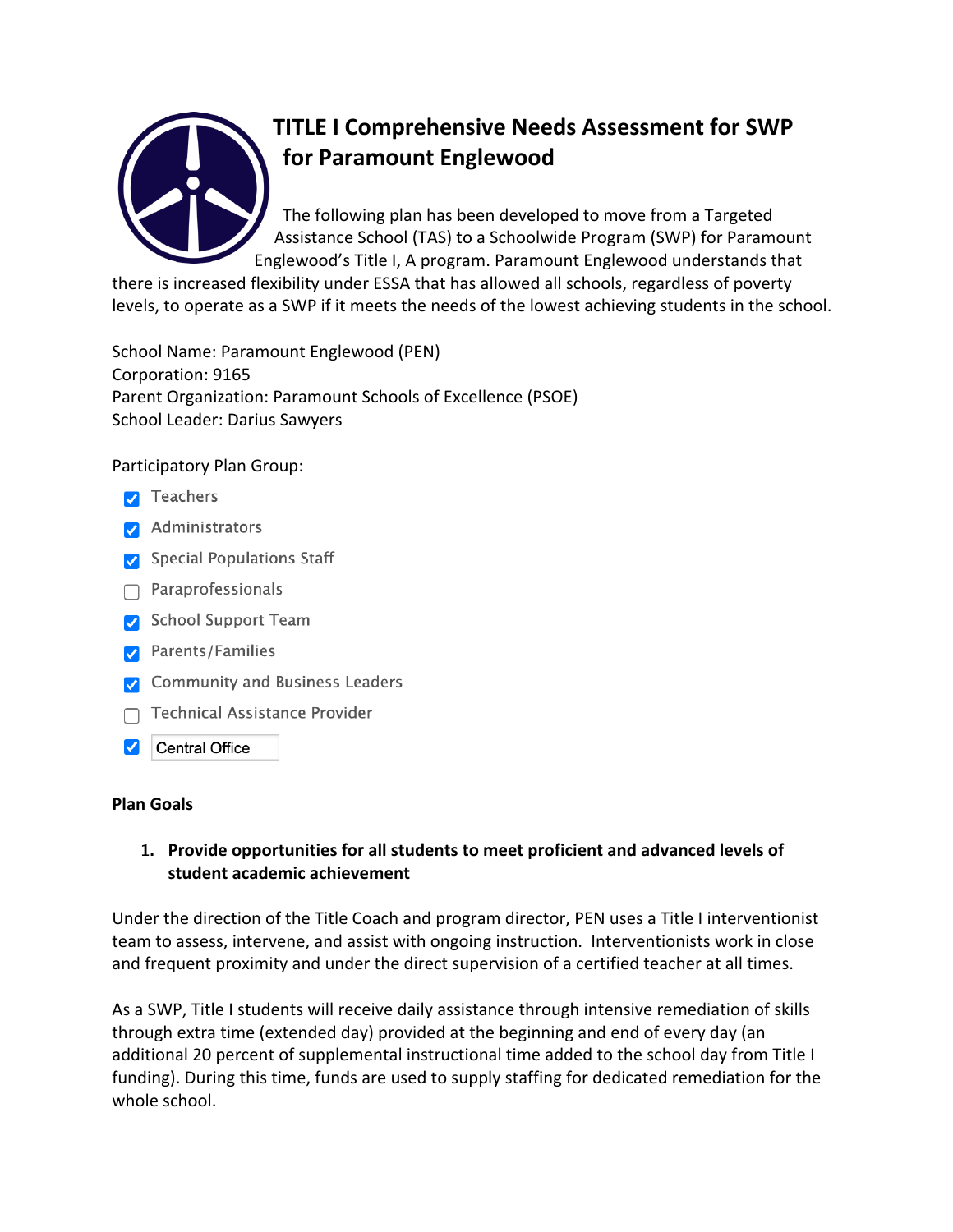Title I assistants work full-time to aid classroom teachers using research-based intervention materials including Cambium-Clearsight and MCLASS. Paramount Englewood utilizes an additional Title I instructor in middle school math (Title Math) to deliver intensive remediation to students in grades 6, 7, and 8.

Through the help of the Title I assistants, students can be assessed with more frequency and efficiency with a goal to provide baseline and benchmark data that guides instructional practices for regular classroom educators through MCLASS and Cambium-Clearsight. Based on this data disaggregation, individual plans are designed to monitor learning and skill, mastery, and growth. These plans are critical in assisting students who have not mastered essential grade-level skills and is a framework for ongoing parent involvement.

The Parent resource team (FACT) is tasked with increasing parent engagement and access to school programming while allowing parents digital access to the classroom, student data, and homework. This team ensures parent education, secure parent waiting areas, school information system technology access, and informational training and check-in for maintaining parent-school communication.

- **2. Use effective methods and instructional strategies that utilize evidence-based research designed to: [Section A, Core Elements 1-3] \***
- Strengthen the core academic program
- Increase the amount and quality of learning time
- Include strategies to address the needs of underserved populations

# a. **Include strategies to address the needs of all students in the school, but particularly low achieving students and those at risk of not meeting state standards [Section A, Core Elements 1-3] \***

Title I assistants work full-time to aid classroom teachers using research-based intervention materials including Cambium-Clearsight and MCLASS. Paramount Englewood utilizes an additional Title I instructor in middle school math (Title Math) to deliver intensive remediation to students in grades 5, 6, 7, and 8.

Through the help of the teachers and Title I assistants, students can be assessed with more frequency and efficiency with a goal to provide baseline and benchmark data that guides instructional practices for regular classroom educators through mCLASS and Cambium-Clearsight. Based on this data disaggregation, individual plans for all learners are designed to monitor learning and skill, mastery, and growth. These plans are critical in assisting students who have not mastered essential grade-level skills.

> b. **Address how the school will determine if those needs of the students have been met [Section A, Core Elements 1-3]**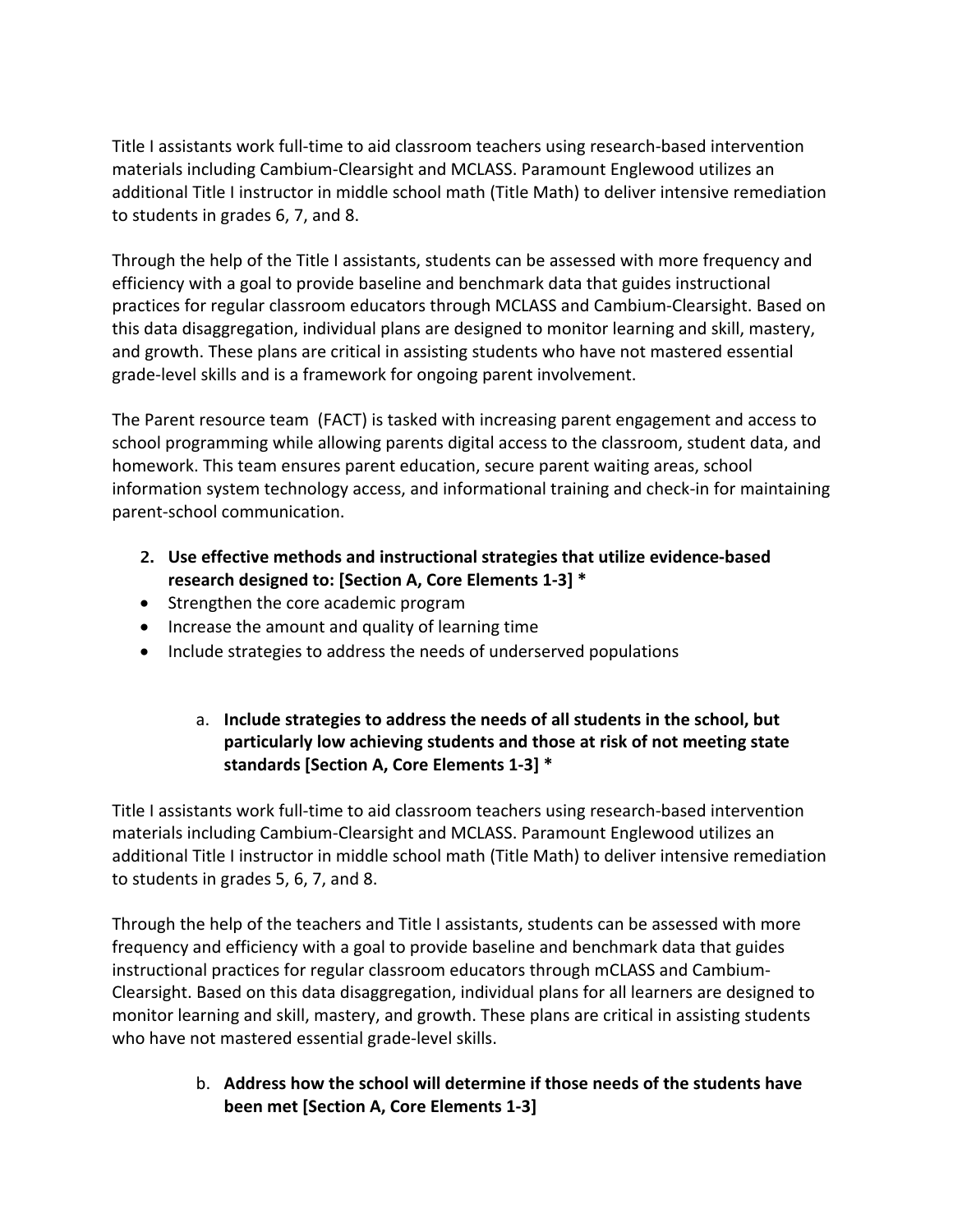Paramount Englewood is a well-rounded, data-driven school, utilizing ongoing benchmark data to track and support its student population. Paramount Englewood uses Cambium-Clearsight for benchmark assessments for grades 5-8. This assessment is a fall-winter-spring assessment, allowing for three benchmarks to measure growth against expected outcomes on Indiana Academic Standards. In K-1, Paramount uses mClass and DIBELS to measure reading and mathematics growth. These assessments, when paired alongside classroom performance data identify students who may be at risk of academic failure. Every student at Paramount Englewood is categorized in a Green, Yellow, Red system that correlates to their academic risk, allowing the school to identify and meet the needs of its students.

> c. **Include activities and programs at the school level to ensure that students having difficulty mastering proficient and advanced levels of the academic achievement are provided with effective, timely additional assistance [Section A, Core Elements 1-3]**

Students at risk receive additional academic interventions in small group settings and are evaluated and monitored more frequently. This MTSS process leverages a student's complete portfolio, from behavior to health, to academics in order to create instructional programs that are targeted on exact academic deficits while providing support for the whole child.

# d. **Describe opportunities and expectations for teachers to be included in decision-making related to the use of academic assessment results, where the intent is improved student achievement [Section A, Core Element 3] \***

Paramount Englewood utilizes a data-driven approach that addresses ineffective, inexperienced, or out-of-field teachers. With this data-driven approach, teachers are the constant warden of student performance data and constant participants in the ongoing solutions. Through a Title I coaching process involving a strong observation-feedback-support system, teachers are constantly monitored and mentored through the academic year. As disparities in teaching effectiveness are identified, additional coaching supports are applied and observations with feedback are intensified.

- **3. Describe strategies to increase parental involvement, such as:** 
	- a.  **Literary services**
	- b.  **Description of how the school will provide individual academic assessment results to parents**
	- c.  **Strategies to involve parents in the planning, review, and improvement of the schoolwide plan [Section A, Core Element 9] \***

Paramount Englewood utilizes a FACT (Family Allies Community Team) Team that serves as an additional extension of the parent-teacher relationship. This program was formulated based on Academic Parent-Teacher Teams (APTT). APTT was developed by Maria Paredes in Arizona and works as a parental involvement vehicle through home visits, data collection, and parent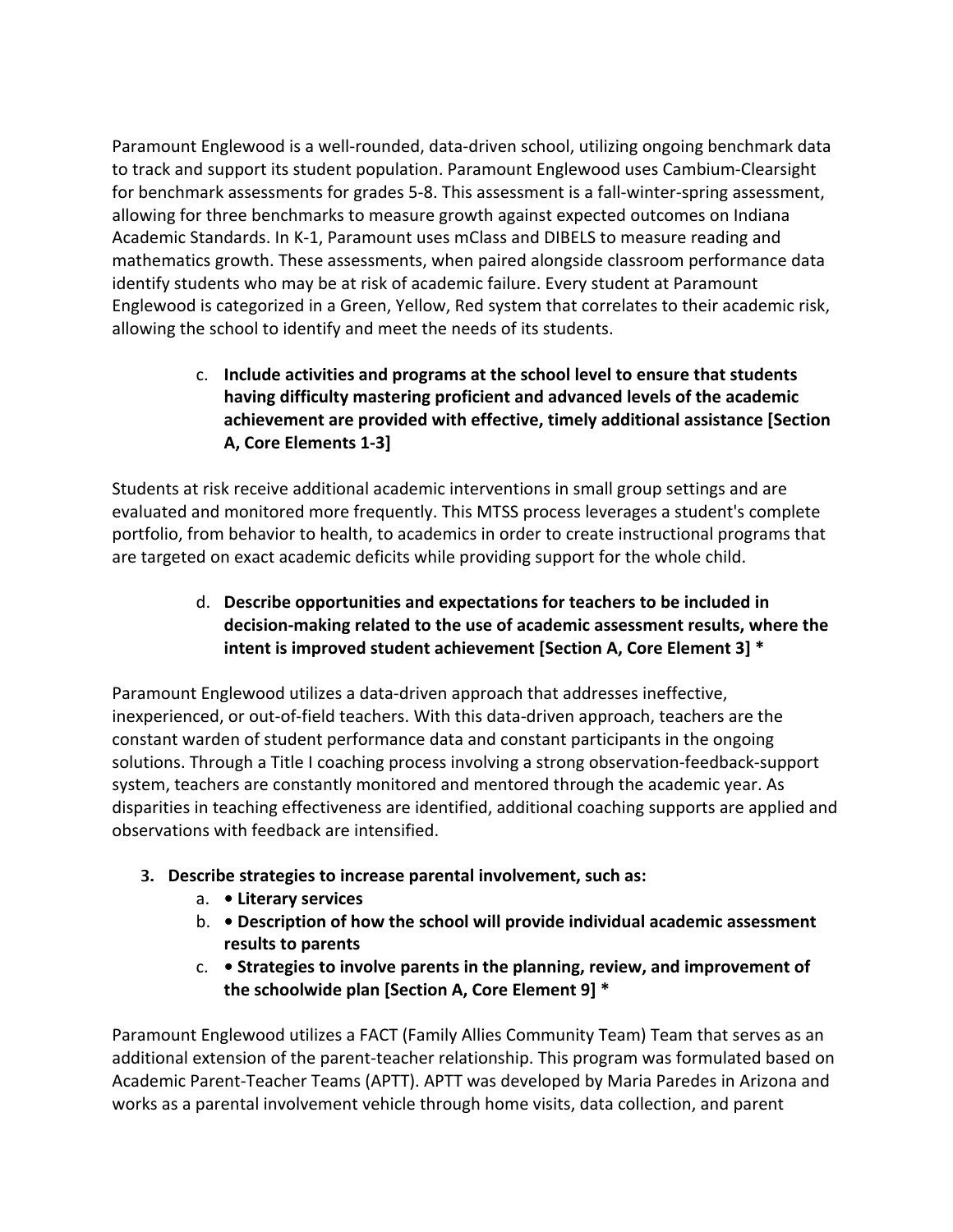involvement in the school. The FACT program is rooted in this model but utilizes additional staffing for parent home visits in order to build trust, disseminate information, provide takehome interactive learning kits, and build a strong linkage to the school's day-to-day operations. The FACT team allows parents access and training on the school information system (Powerschool) as well as site or home-based academic training so they can help serve their kids as academic mentors. Each FACT home visit is documented and recorded in a FERPA compliant database and is tracked against student retention, attendance, and academic achievement.

The FACT team is on-site every school day to assist parents as they enter the building with questions about checking in, technology access, volunteerism, grades, homework, activities, job placement, and area resources.

The FACT team also conducts three school-wide annual parent events (Back to school night, MATH Jam, and LITERACY Jam) to enrich the parent-student-school experience through sitebased co-learning activities. These events are made known to the entire school population and serve as anchors for developing strong relationships with the school's teacher-parent-student dynamic.

The Parent resource team (FACT) is tasked with increasing parent engagement and access to school programming while allowing parents digital access to the classroom, student data, and homework. This team ensures parent education, secure parent waiting areas, school information system technology access, and informational training and check-in for maintaining parent-school communication.

# **4. Describe strategies to attract effective teachers to this school [Section A, Core Element 11] \***

Paramount Englewood has elevated teacher salaries to a base of \$48,000 in order to attract high-quality talent. Facilities are maintained at a premium level, and benefits packages with innovative fringe offerings are robust draws to the school.

Teacher recruitment starts each new year in December with posting the position on multiple job platforms, such as the IDOE job board, Indeed.com, Diversity.com, and other sites that have historically yielded high-quality candidates. The network TAC (Talent Acquisition Coordinator) attends career fairs at Indiana colleges, HBCUs, and those held by other colleges and universities in surrounding states.

Paramount Englewood teaching staff must be licensed in their content area with at least a bachelor's degree. Paramount's teacher selection criteria are based on a set of questions surrounding character/mission fit and community fit. Knowledge of current educational technology and strong organizational and communication skills are also highly valued for this position. Additionally, unlicensed support staff who have shown promise through past success at Paramount may be considered for the organization's Teacher Apprentice Program, which works with Marian University for teacher licensure coursework and pathways.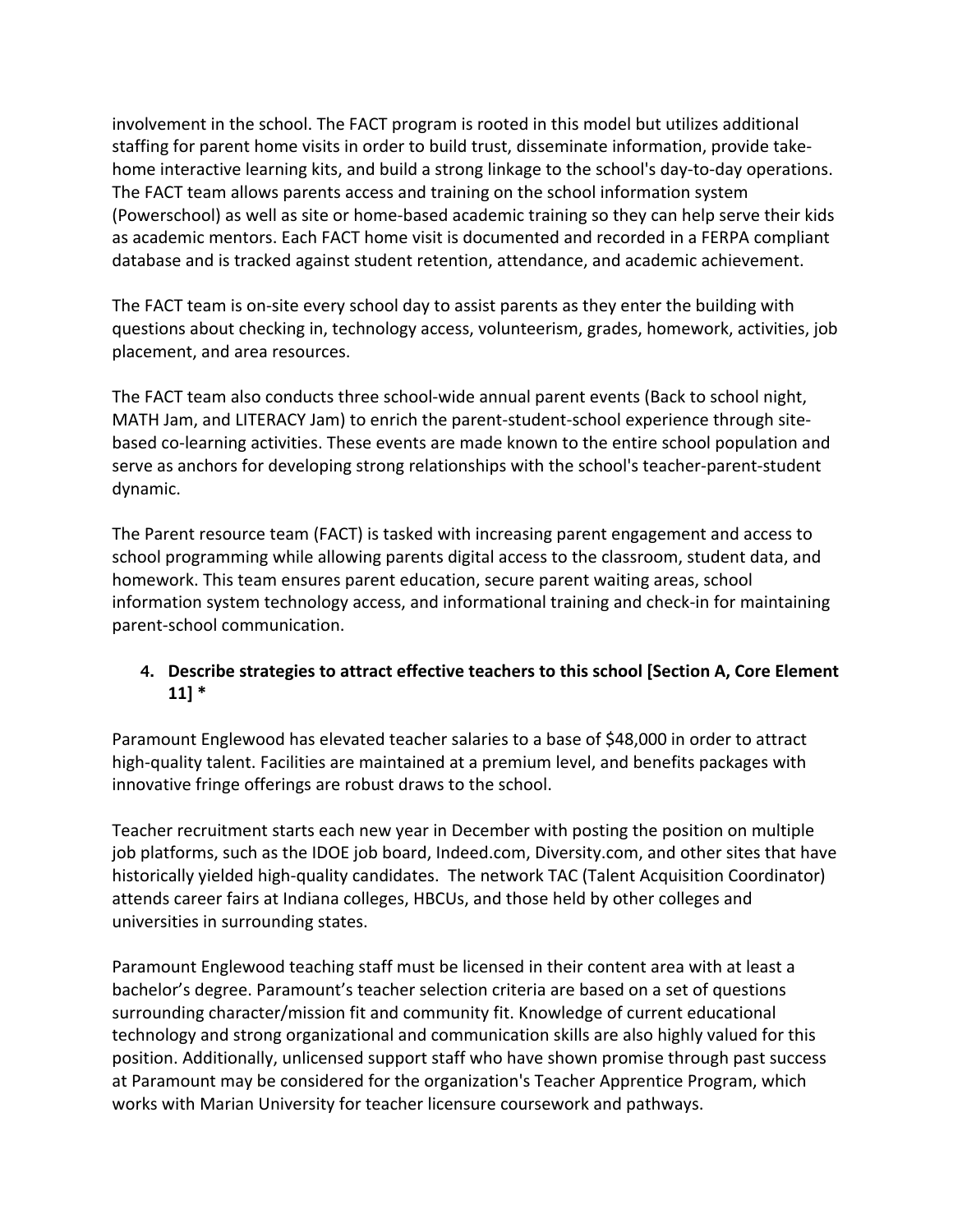The goal is to have PEN fully hired by April 1, each year to allow for supportive and robust preservice training prior to the launch of the new school year.

PSOE believes appropriate staffing and support for special education is a primary component of student success. PSOE actively recruits and hires special education staff to meet the enrollment demand of each school. PSOE does not discriminate or discourage students with disabilities from enrolling or participating in school. PEN employs appropriately certified personnel to deliver special education and related services to all identified students with disabilities in accordance with their Individualized Education Plans. This includes the direct employment of personnel, as well as the use of contracted services.

- **5. Describe the coordination and integration of federal programs, under the schoolwide plan (if applicable), including:** 
	- a.  **A list of programs that will be consolidated or coordinated**
	- b.  **A statement that the district understands and is aware of consolidating funds, but does not participate in consolidation [Section A, Core Element 11] \***

Paramount Englewood understands and is aware of consolidating funds but does not participate in consolidation.

**6. Describe how your school coordinates and integrates federal, state, and local funds and resources, such as in-kind services and program components [Section A, Core Element 11] \***

Paramount Englewood uses state basic grant dollars for the majority of the general operating expenses. This basic grant is supplemented by the state charter facilities innovation grant at \$1250/student. Next, federal Title funding from Title grants provides supplemental support that extends the impact of regular school programs. PEN also uses a 21st Century Community Learning Centers grant to round out support and after school programs. PEN receives very little philanthropic income (under 10K annually) and receives little if any, in-kind services.

**7. Describe plans for assisting preschool children in the transition from early childhood programs such as Head Start, Even Start, Early Reading First, or a state-run preschool program [Section A, Core Element 11] \***

As a dedicated middle school, Paramount Englewood does not have a preschool program.

**8. Describe how effective and on-going professional development for teachers, principals, and paraprofessionals is used to improve instruction and use of data from academic assessments [Section D-2] \***

The staff professional development calendar is set each year by the network academic team in collaboration with PEN school leader. The professional development approach at PEN is a